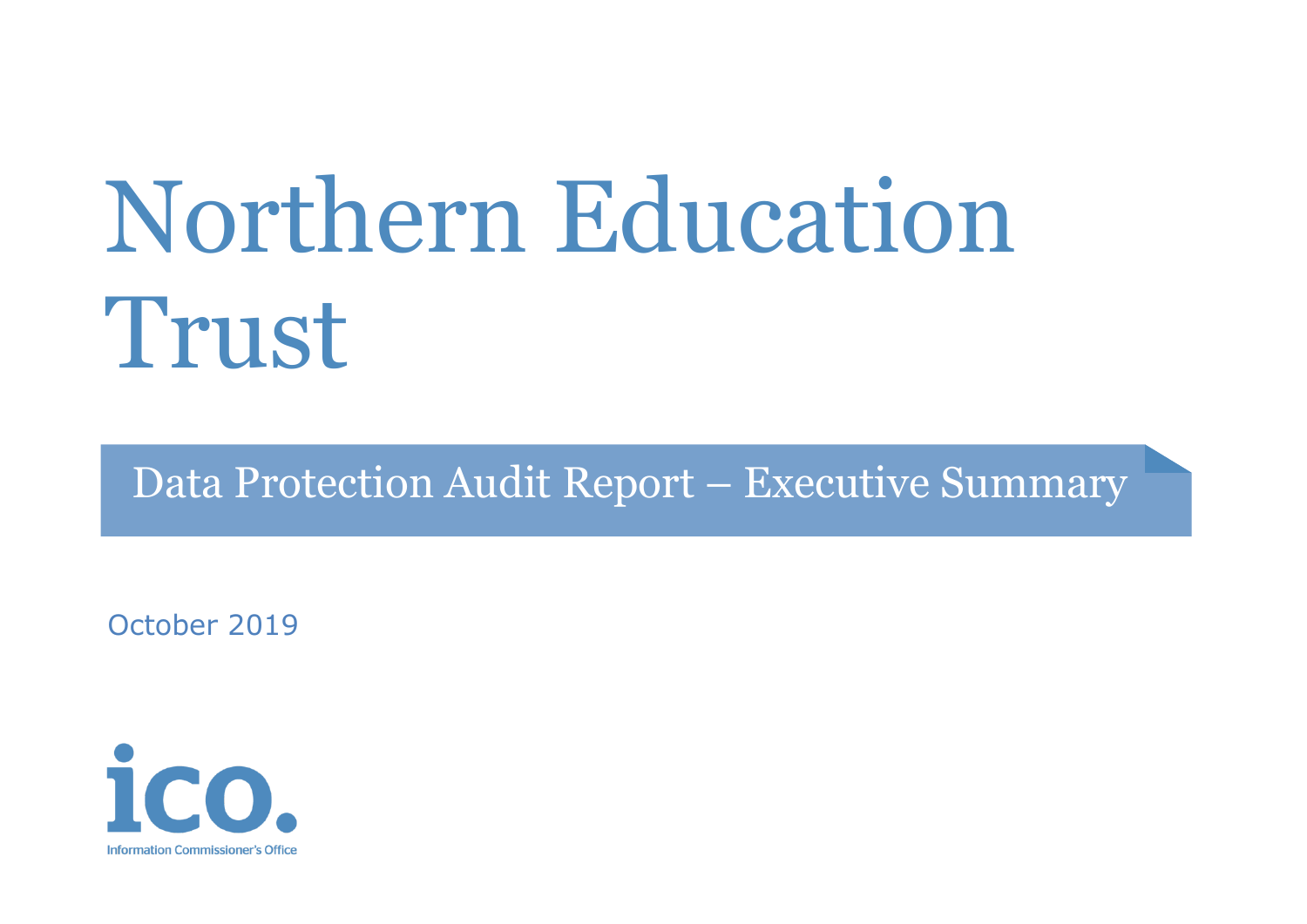# Executive summary



## Audit Methodology

The Information Commissioner is responsible for enforcing and promoting compliance with the General Data Protection Regulation (GDPR), the Data Protection Act 2018 (DPA18) and other data protection legislation. Section 146 of the DPA18 provides the Information Commissioner's Office (ICO) with the power to conduct compulsory audits through the issue of assessment notices. Section 129 of the DPA18 allows the ICO to carry out consensual audits. The ICO sees auditing as a constructive process with real benefits for controllers and so aims to establish a participative approach.

Northern Education Trust (NET) agreed to a consensual audit by the ICO of its processing of personal data. An introductory telephone meeting was held on 1 July 2019 with representatives of NET to discuss the scope of the audit.

Telephone interviews were conducted on prior to the onsite visit. The audit fieldwork was undertaken at NET's offices at North Shore Academy, Stockton-On-Tees on 17 – 19 September 2019.

The purpose of the audit is to provide the Information Commissioner and NET with an independent assurance of the extent to which NET within the scope of this agreed audit, is complying with data protection legislation.

It was agreed that the audit would focus on the following area(s):



Northern Education Trust – ICO Data Protection Audit Report – October 2019 Page **2** of **10**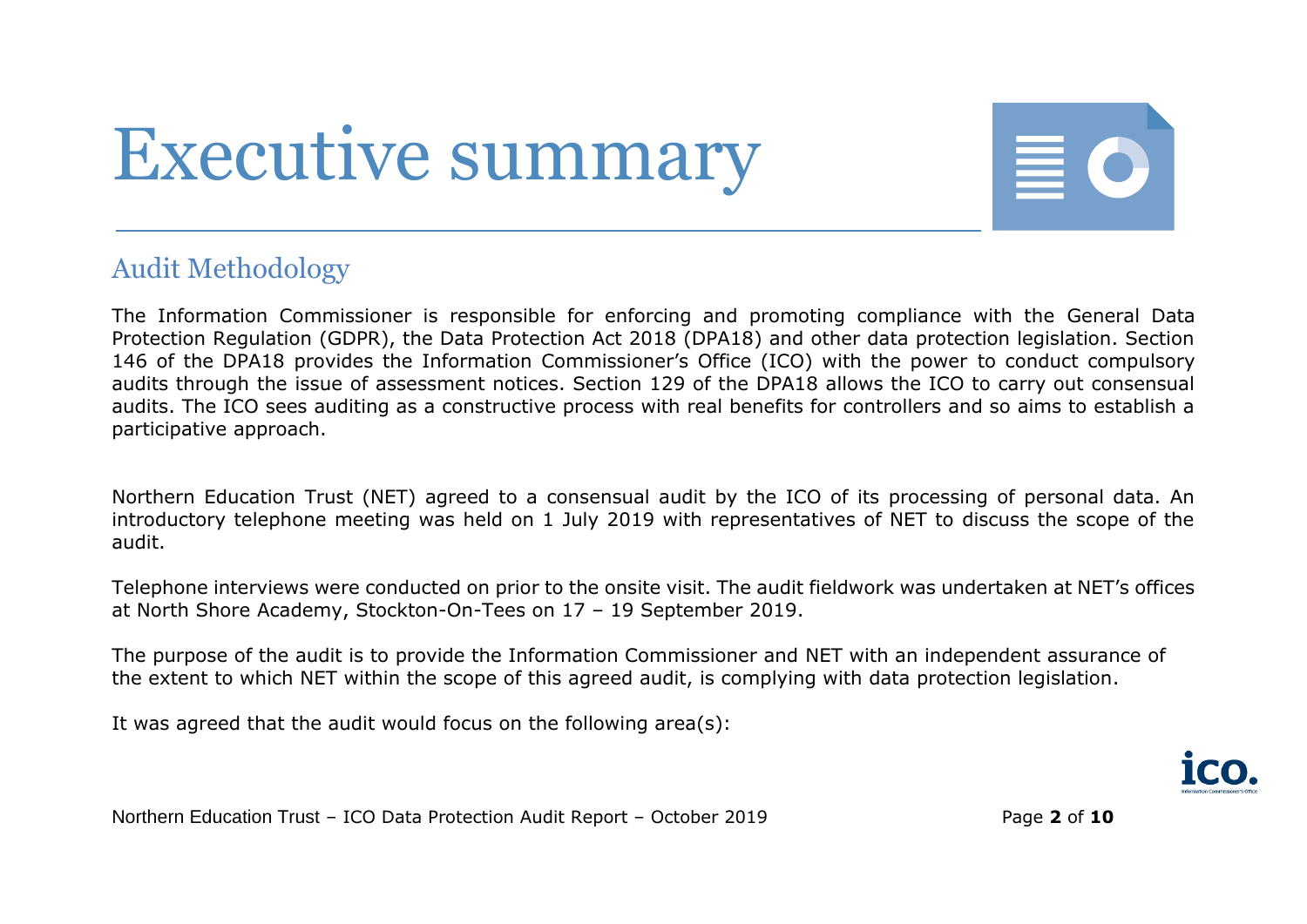| <b>Scope Area</b>           | <b>Description</b>                                                                                                                                                                                                                                                                                                 |  |
|-----------------------------|--------------------------------------------------------------------------------------------------------------------------------------------------------------------------------------------------------------------------------------------------------------------------------------------------------------------|--|
| Governance & Accountability | The extent to which information governance accountability, policies and<br>procedures, performance measurement controls, and reporting mechanisms to<br>monitor data protection compliance to both the GDPR and national data protection<br>legislation are in place and in operation throughout the organisation. |  |
| Training & Awareness        | The provision and monitoring of staff data protection, records management and<br>information security training and the awareness of data protection regulation<br>requirements relating to their roles and responsibilities.                                                                                       |  |
| Data Sharing                | The design and operation of controls to ensure the sharing of personal data<br>complies with the principles of all data protection legislation.                                                                                                                                                                    |  |

The audit was conducted following the Information Commissioner's data protection audit methodology. The key elements of this are a desk-based review of selected policies and procedures, on-site visits including interviews with selected staff, and an inspection of selected records.

Where weaknesses were identified recommendations have been made, primarily around enhancing existing processes to facilitate compliance with data protection legislation. In order to assist NET in implementing the recommendations each has been assigned a priority rating based upon the risks that they are intended to address. The ratings are assigned based upon the ICO's assessment of the risks involved. NET's priorities and risk appetite may vary and, therefore, they should undertake their own assessments of the risks identified.



Northern Education Trust – ICO Data Protection Audit Report – October 2019 Page 3 of 10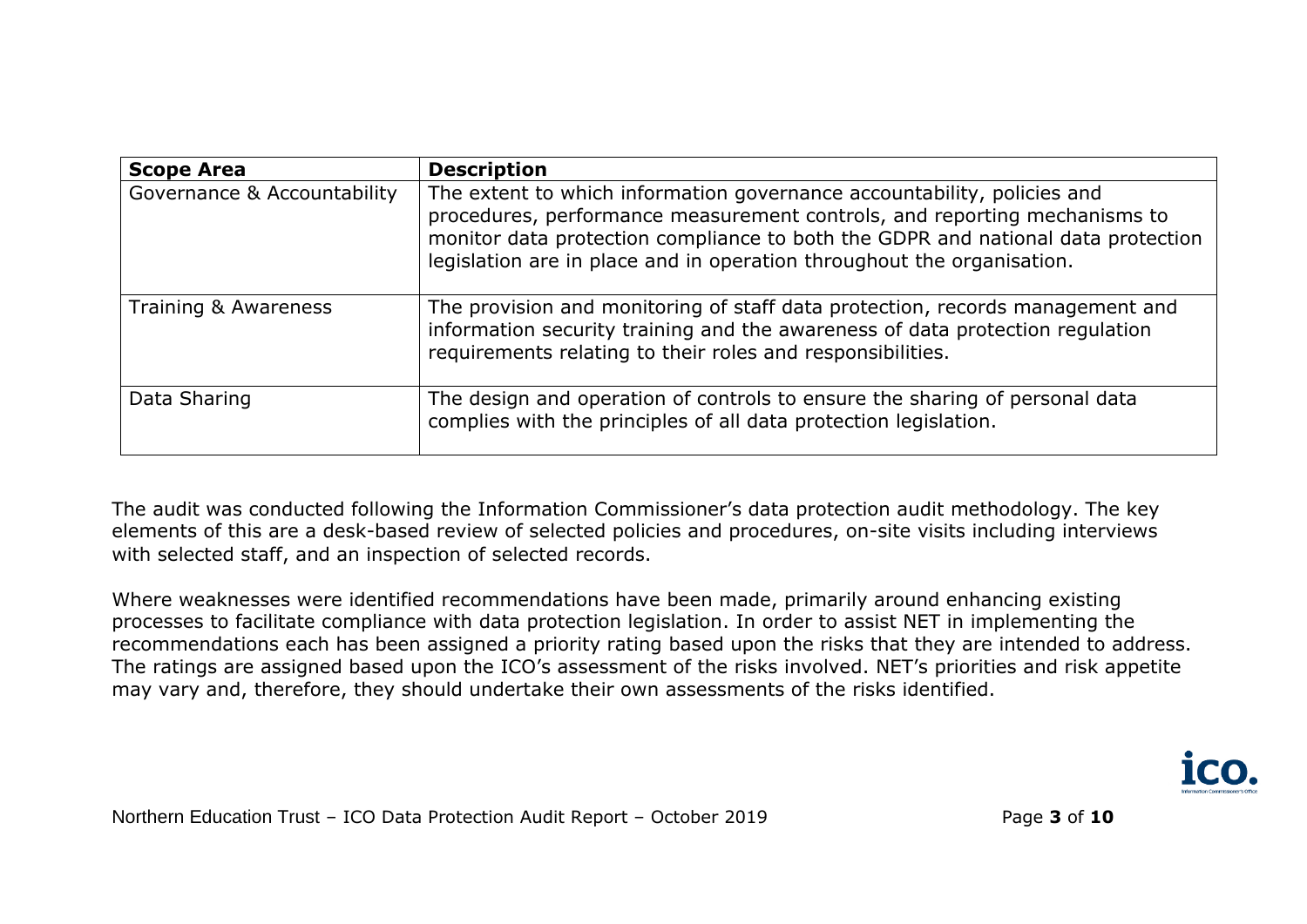# Audit Summary

| <b>Audit Scope Area</b>     | <b>Assurance Rating</b> | <b>Overall opinion</b>                                                                                                                                                                                                                                                                                  |
|-----------------------------|-------------------------|---------------------------------------------------------------------------------------------------------------------------------------------------------------------------------------------------------------------------------------------------------------------------------------------------------|
| Governance & Accountability | Reasonable              | There is a reasonable level of assurance that processes and<br>procedures are in place and are delivering data protection<br>compliance. The audit has identified some scope for<br>improvement in existing arrangements to reduce the risk of<br>non-compliance with data protection legislation.      |
| Training and Awareness      | Limited                 | There is a limited level of assurance that processes and<br>procedures are in place and are delivering data protection<br>compliance. The audit has identified considerable scope for<br>improvement in existing arrangements to reduce the risk of<br>non-compliance with data protection legislation. |
| Data Sharing                | Reasonable              | There is a reasonable level of assurance that processes and<br>procedures are in place and are delivering data protection<br>compliance. The audit has identified some scope for<br>improvement in existing arrangements to reduce the risk of<br>non-compliance with data protection legislation.      |



Northern Education Trust - ICO Data Protection Audit Report - October 2019 **Page 4** of 10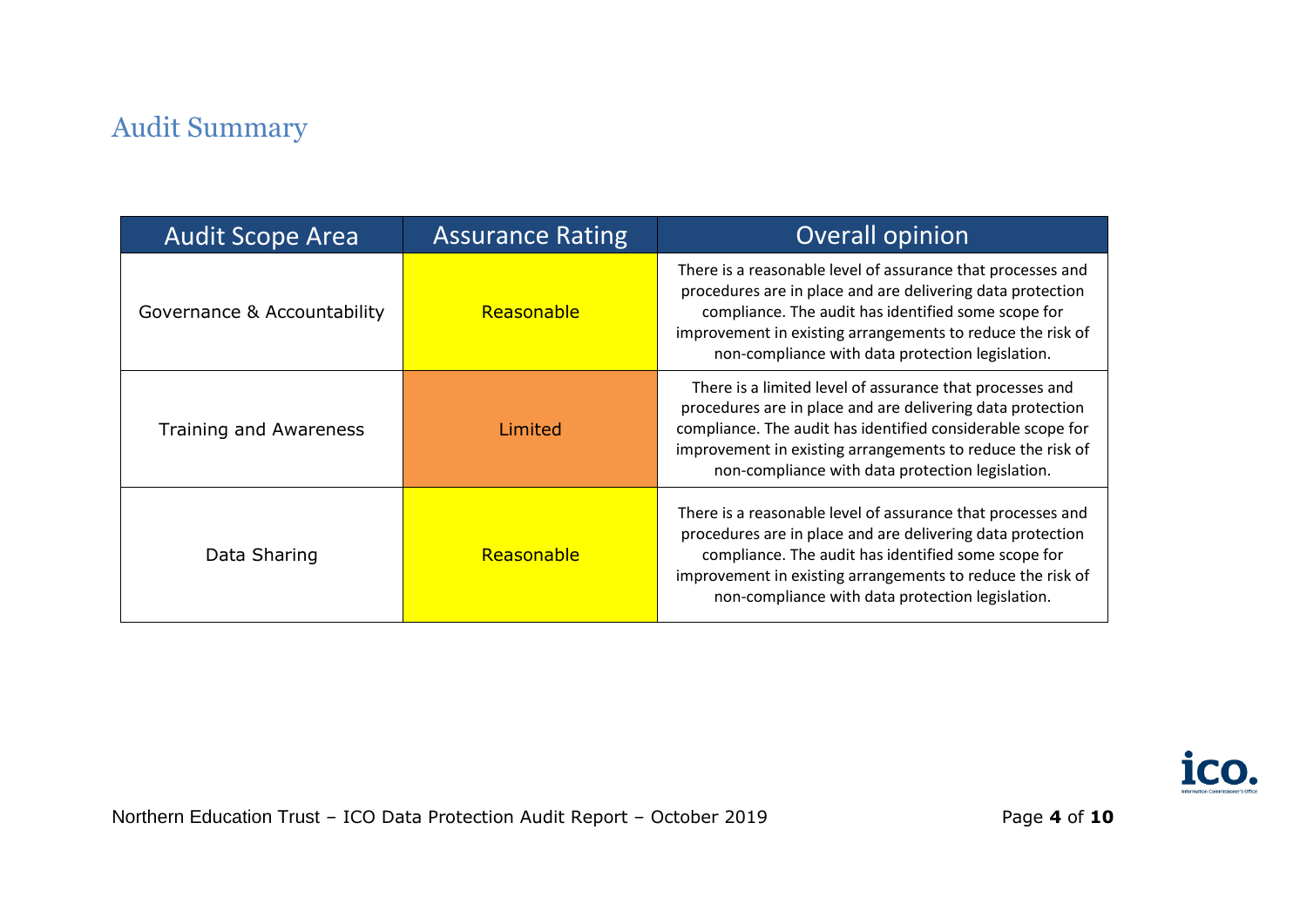# Priority Recommendations



Northern Education Trust - ICO Data Protection Audit Report - October 2019 Page 5 of 10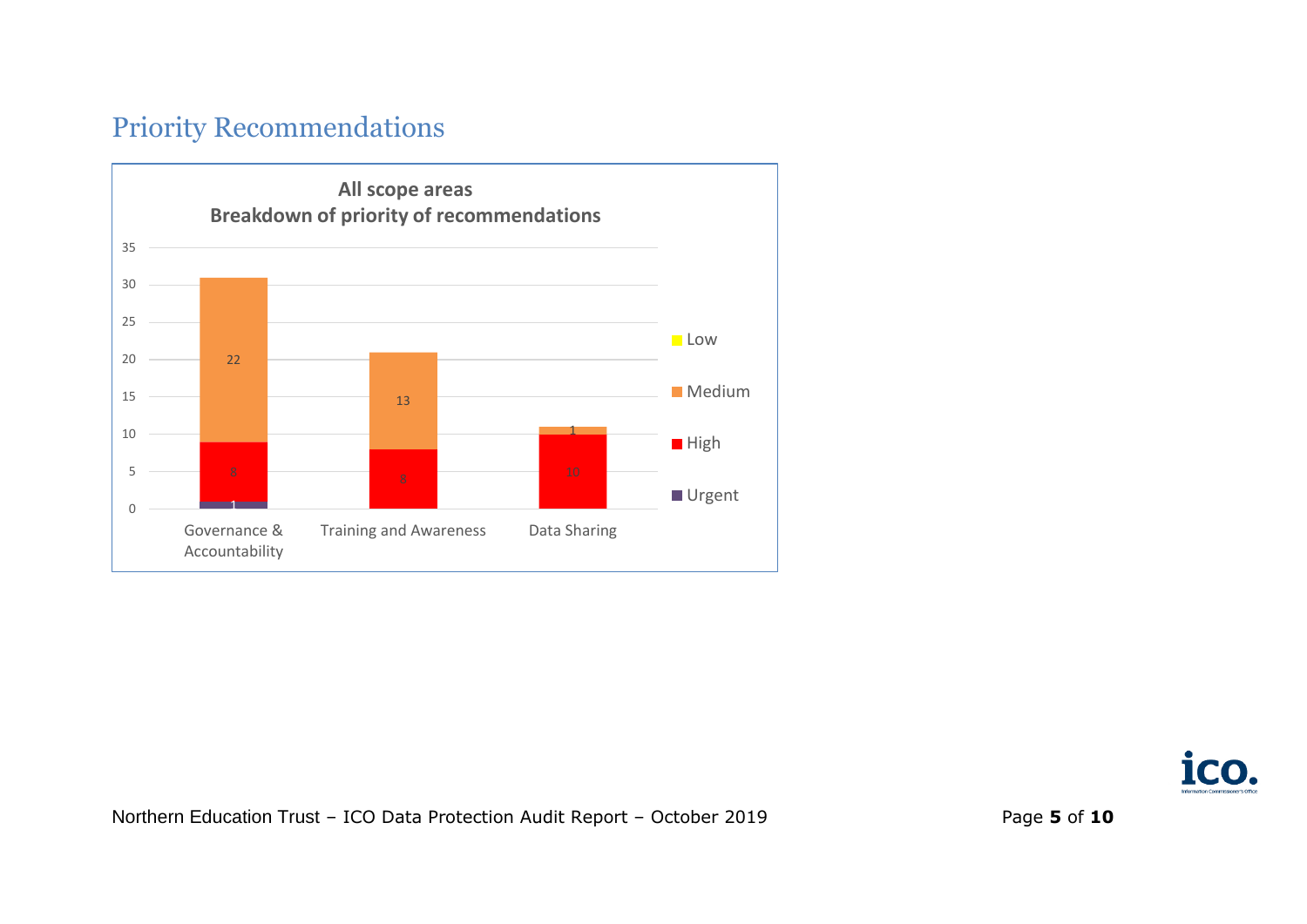Recommendation Priority Ratings Descriptions:

#### **Urgent Priority Recommendations** -

These recommendations are intended to address risks which represent clear and immediate risks to the data controller's ability to comply with the requirements of data protection legislation.

#### **High Priority Recommendations** -

These recommendations address risks which should be tackled at the earliest opportunity to mitigate the chances of a breach of data protection legislation.

#### **Medium Priority Recommendations** -

These recommendations address medium level risks which can be tackled over a longer timeframe or where some mitigating controls are already in place, but could be enhanced.

#### **Low Priority Recommendations** –

These recommendations represent enhancements to existing controls to ensure low level risks are fully mitigated or where we are recommending that the data controller sees existing plans through to completion.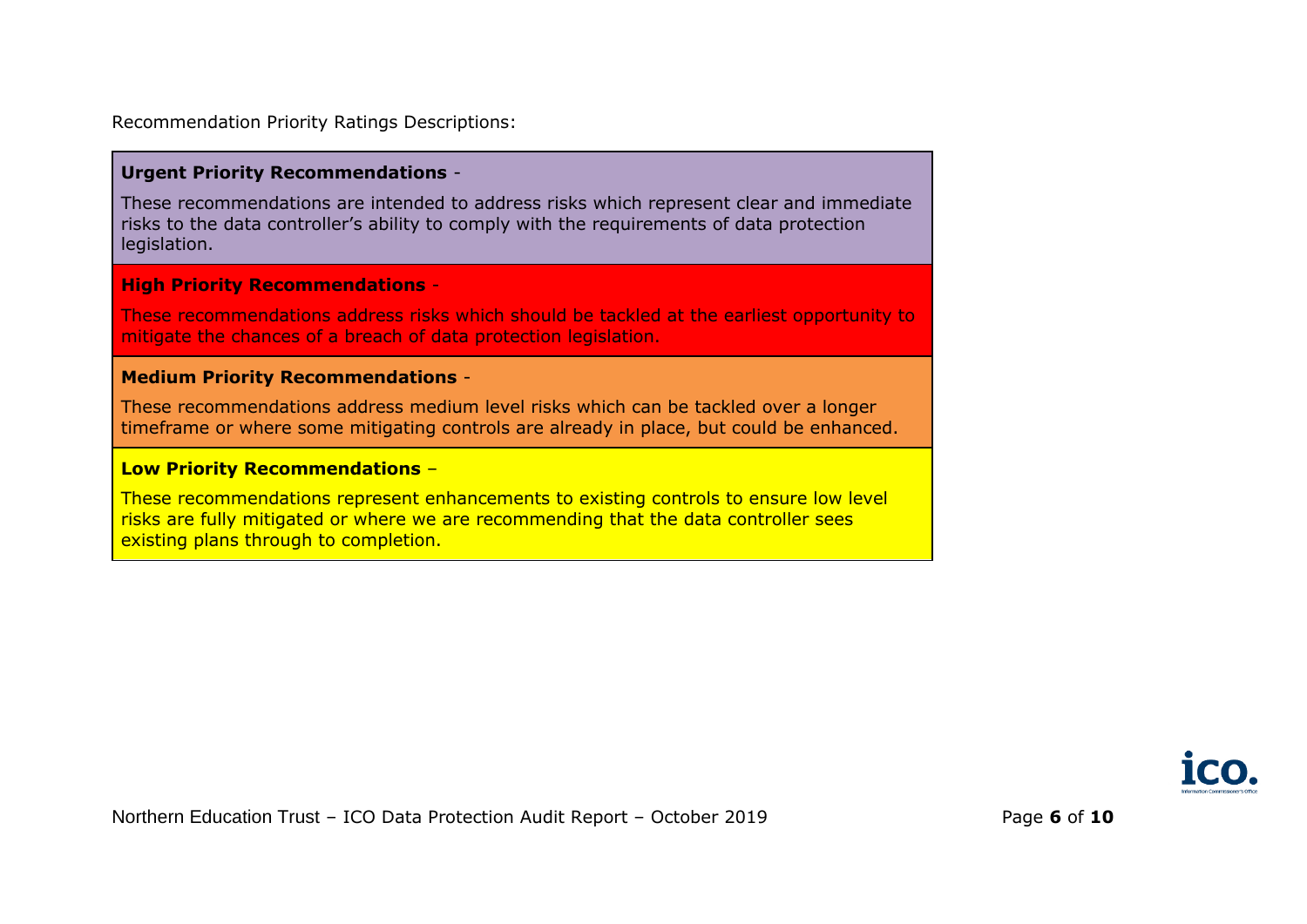# Graphs and Charts





Northern Education Trust - ICO Data Protection Audit Report - October 2019 Page 7 of 10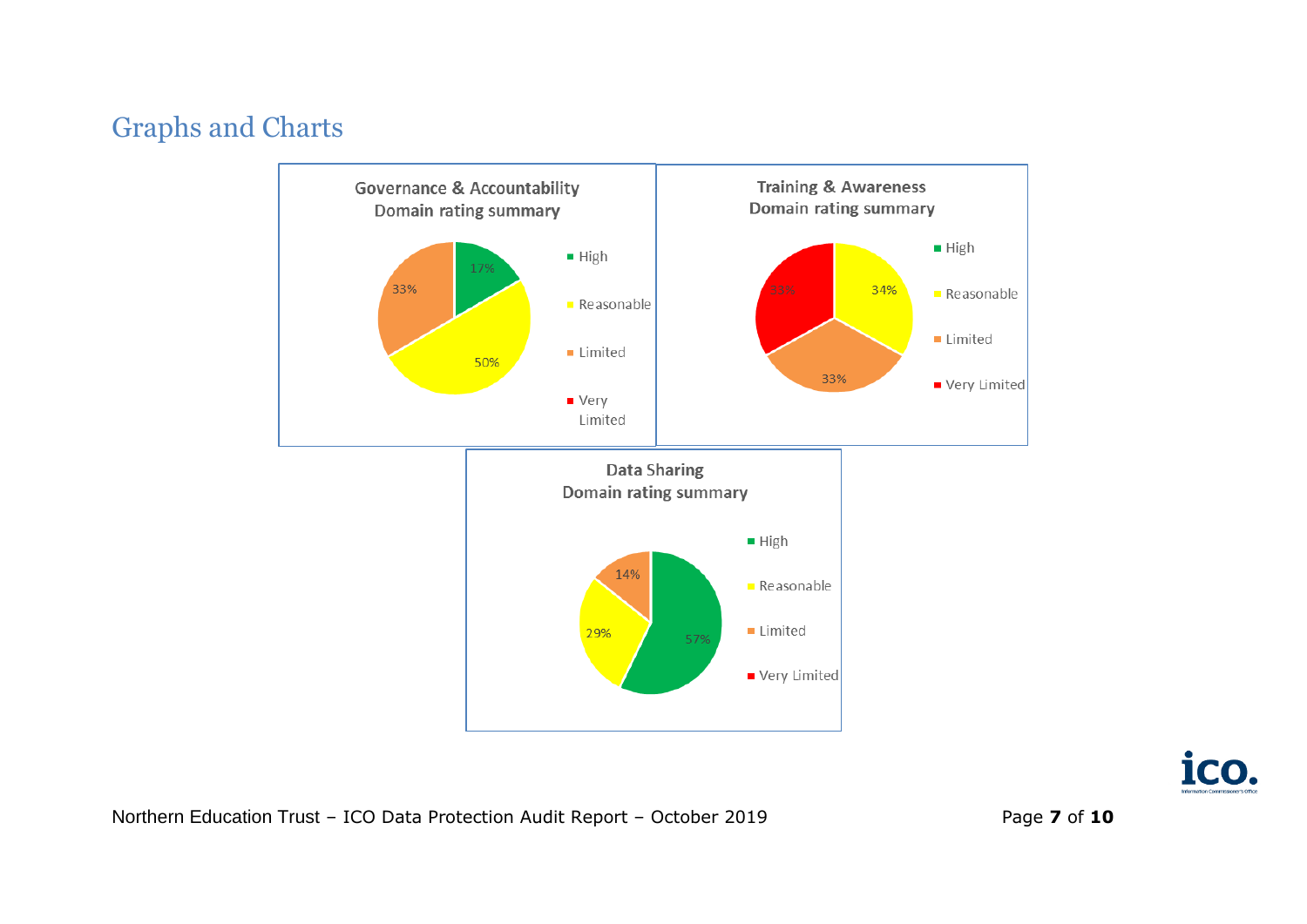## Areas for Improvement

#### **Governance and Accountability**

Improved oversight of actions agreed by the Information Governance Steering Group (IGSG) should be provided by the creation of an Action Plan to record and evidence the ownership, progress and outcomes of these actions.

Business Managers' job descriptions should be aligned to their responsibilities for Information Governance (IG)*.* 

Information Asset Owners (IAOs) should be assigned to NET's systems and assets and recorded appropriately on its Information Asset Registers (IARs)

#### **Training and Awareness**

The IGSG should complete its review of data protection training to ensure that specific roles receive appropriate specialised training in this area.

There should be a formalised follow up process for non-attendees at mandatory data protection training, and NET should also consider setting personal development objectives which relate to this training.



Northern Education Trust - ICO Data Protection Audit Report - October 2019 Page 8 of 10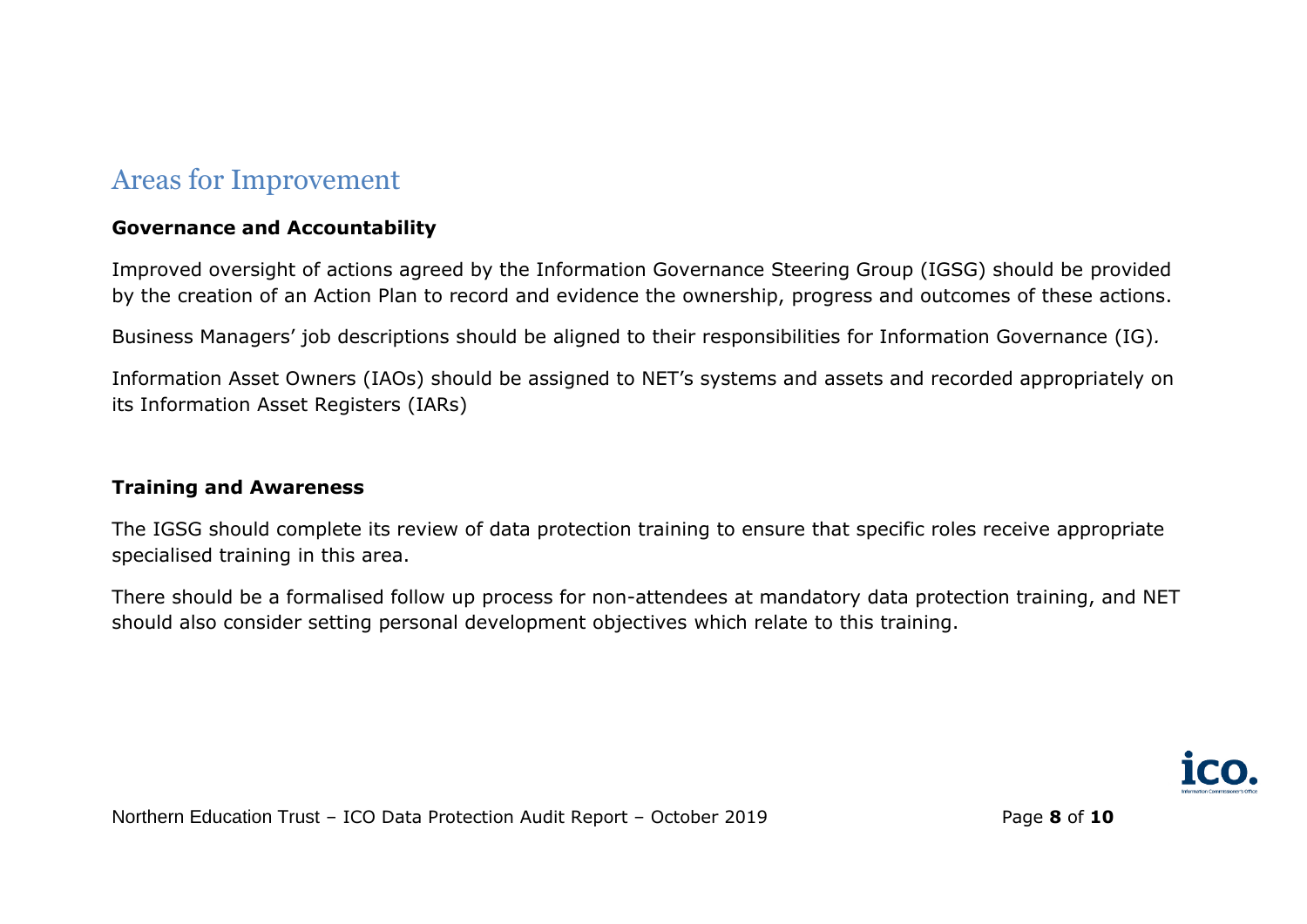#### **Data Sharing**

Means to provide assurance of full oversight of data sharing within the Trust should be investigated and implemented.

Work should continue to ensure that Data Sharing Agreements (DSAs) are in place where required. These should all be signed off by senior management in each organisation, and logged centrally with a review process in place.

# Good Practice

NET have introduced a rolling programme of site visits in order to gain formalised assurances that Information Security processors are demonstrating good practice in data protection.